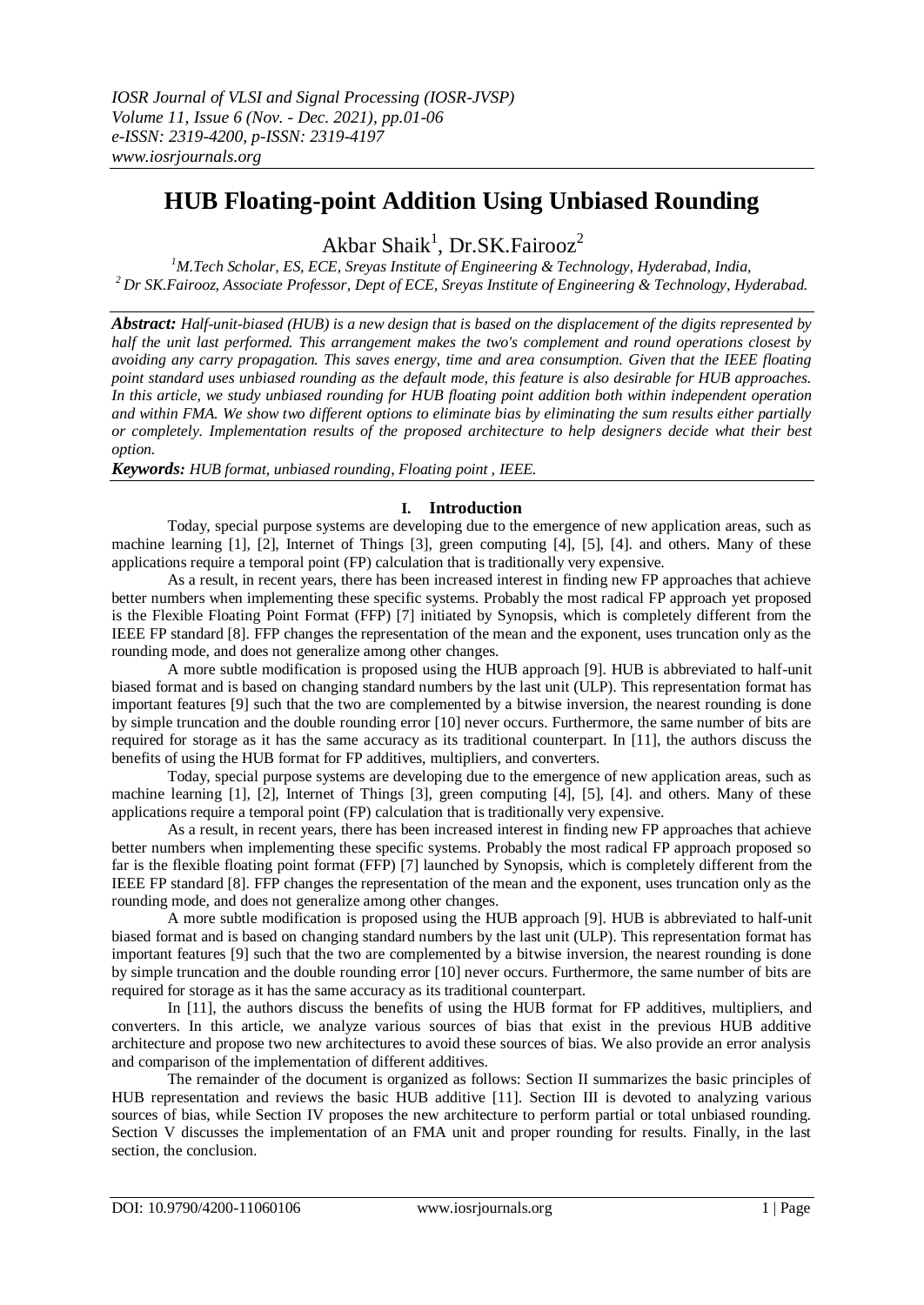# **II. Hub Format And Adder For Fp Numbers**

# **II A. HUB format for FP numbers**

The mathematical foundations and in-depth analysis of the HUB format can be found in [9]. In this section, we summarize the HUB format defined in [9] and characterize it for standard FP HUB numbers. An FP HUB number is similar to a normal one but it follows the HUB format. Therefore, the only difference compared to the FP binary standard [8] is the format for the mean. Without any loss of generality, in this article, we use FP HUB operations with a generalized meaning in radix - 2. Define x as the number of FP radix - 2 HUB.



**Fig. 2.** Proposed HUB Floating-point adder (architecture A)

#### **II B. Basic adder for HUB FP numbers**

The simple design of the HUB FP additive is presented in [11] and shown in fig. Compared to the traditional number of counterparts in the FP architecture, the HUB architecture does not use the fixed bit as well as the circuit required for rounding calculation: the closest circuit is only truncated since the HUB rounding is the closest. As a result, a significant reduction in both area and energy consumption is achieved, as demonstrated in [11]. Let A denote the architecture proposed in [11]. Architecture A combines two HUB FP numbers with rounding to the nearest in the case of zero binding. Therefore, the rounding of importance for the linkage case is biased, that is, the rounding is always done in the same direction: up. In the following sections, we analyze in depth when a link condition occurs (or not) and propose two designs to avoid biases to avoid rounding.

## **III. Sources Of Bias While Rounding**

Some biases can arise under rounding conditions. For HUB numbers, the tie condition occurs when an operation after normalization results in a bit 0 in the ILSB condition and the remaining bits to its right are all 0, that is, the bits removed after sorting are all zeros. Occurs The square brackets () indicate the status of the ILSB.

## **III A. Effective addition with d \_ 1 (Eop=0)**

In this case, the binding condition is never generated because the ILSB is at least 1 bit from the position.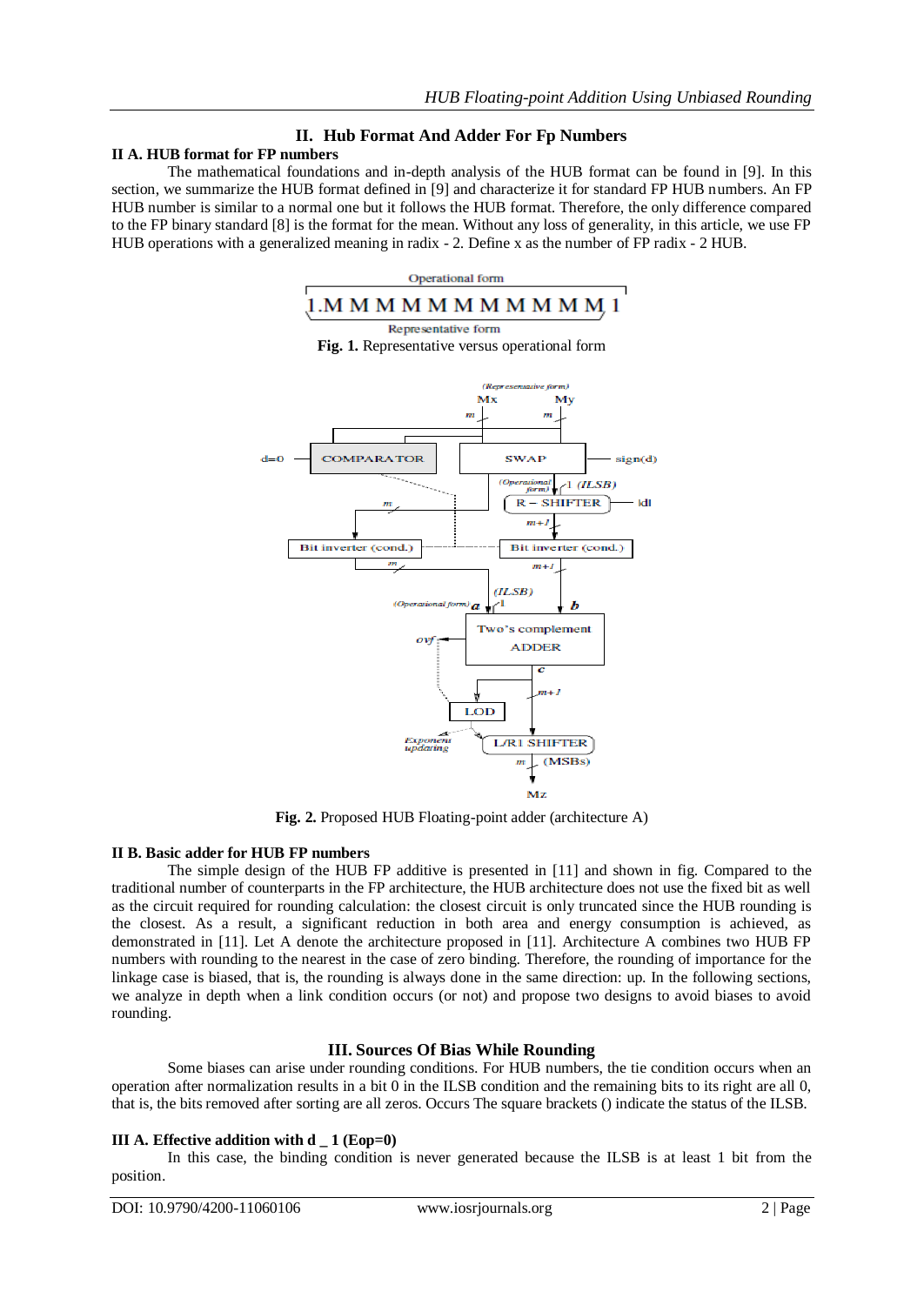### **III B. Effective subtraction with d\_ 2 (Eop=1)**

If the result of a subtraction  $d \nightharpoonup 2$  is normalized or requires a left shift of a position [17] (that is, the pattern of the result is 01.xxx ... or 00.1xxx ...). The bind condition is never met in the result because there is at least 1 bit (due to the second operand) beyond the ILSB condition.

#### **III C. Effective aligned addition (d=0, Eop=0)**

In this case, an overflow always occurs and a correct change of a situation is required. A bind condition occurs if the LSB of the result of the addition is 0.

#### **III D. Effective aligned subtraction (d=0, Eop=1)**

Let M, V denotes two generalized meanings of two HUB numbers (U; V) with the same exponent. As a result, the result always satisfies the tie condition because the left shift of at least one position is always necessary for normalization, which implies an injection of 0 in the ILSB condition of the normalized result.

#### **III E. Effective non-aligned subtraction with d=1 (Eop=1)**

If the result of subtraction is already normal, the tie condition is never met because the second operand's ILSB  $(= 1)$  is outside the size of the word, which implies at least 1 bit in those cases. If the result subtraction is not normalized and the most significant fractional fraction is 1, the link condition is not met. On the other hand, a tie case is possible if the subtraction result has integer bit 0 and the most significant fraction 0 (that is, the pattern in the result is 00.0xxx  $\ldots$  x (x) 1), in this case, the resulting HUB number. Will always be round (001.01110 (1)), resulting in bias. This is the ultimate source of bias.

#### **IV. ADDERS FOR UNBIASED ROUNDING**

The two new designs proposed in this paper are shown in Fig. 3 and Fig. 4. Architecture A+ (Fig. 3) is designed to perform partial unbiased rounding (only aligned addition case), whereas architecture  $A++$  (Fig. 4) resolves all the previous source of bias, producing unbiased rounding.

#### **IV A. Architecture for partial unbiased rounding: A+**

The A + architecture shown in Figure 3 avoids bias due to a single source: addition. The way to solve the situation is described in [16] rounding by forcing the LSB of the displaced result.



Fig. 3. Partial unbiased HUB FP adder: architecture A+

#### **IV B. Architecture for unbiased rounding: A++**

The architecture A++ shown in Fig. 4 eliminates the three sources of bias described in previous section. It prevents the significand comparator required in architecture A (Fig. 2). In this way, the result of the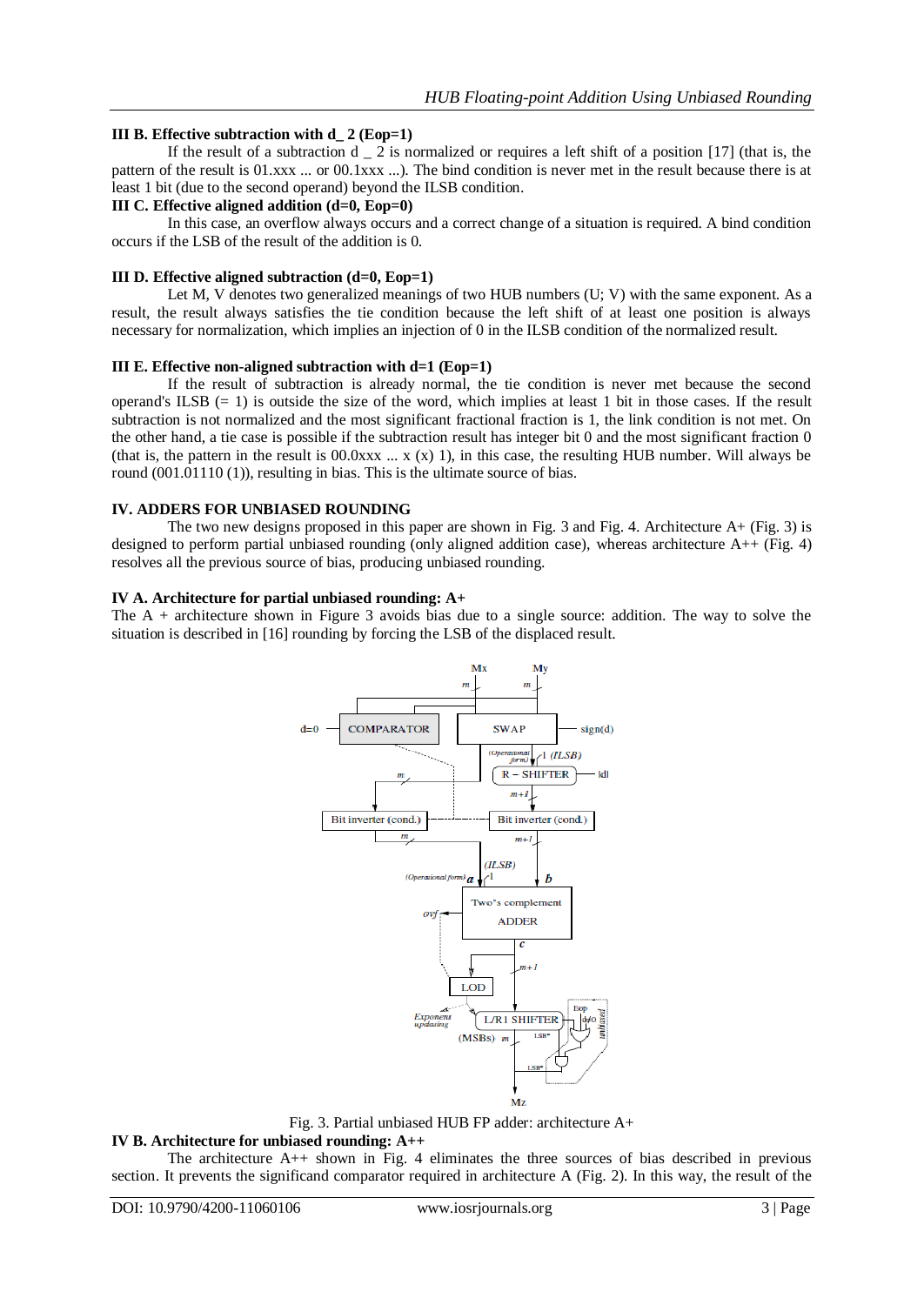operation can be positive or negative (this feature allows preventing the tie cases not supported by  $A+$ ). A leading zero-one detector (LZOD) is required in the new architecture to detect if the result is negative, as well as the final conditional inverter, in order to obtain the magnitude of the result if this were negative.



Fig. 4. Unbiased HUB FP adder: architecture A++

## **IV. IMPLEMENTATION RESULTS**

The A,  $A +$  and  $A + +$  architectures were implemented using VHDL and synthesized with the Xilinx simulator. The 32-bit fuel version of these architectures has been synthesized for the same target clock frequencies, and the field and power consumption results have been compiled for comparision.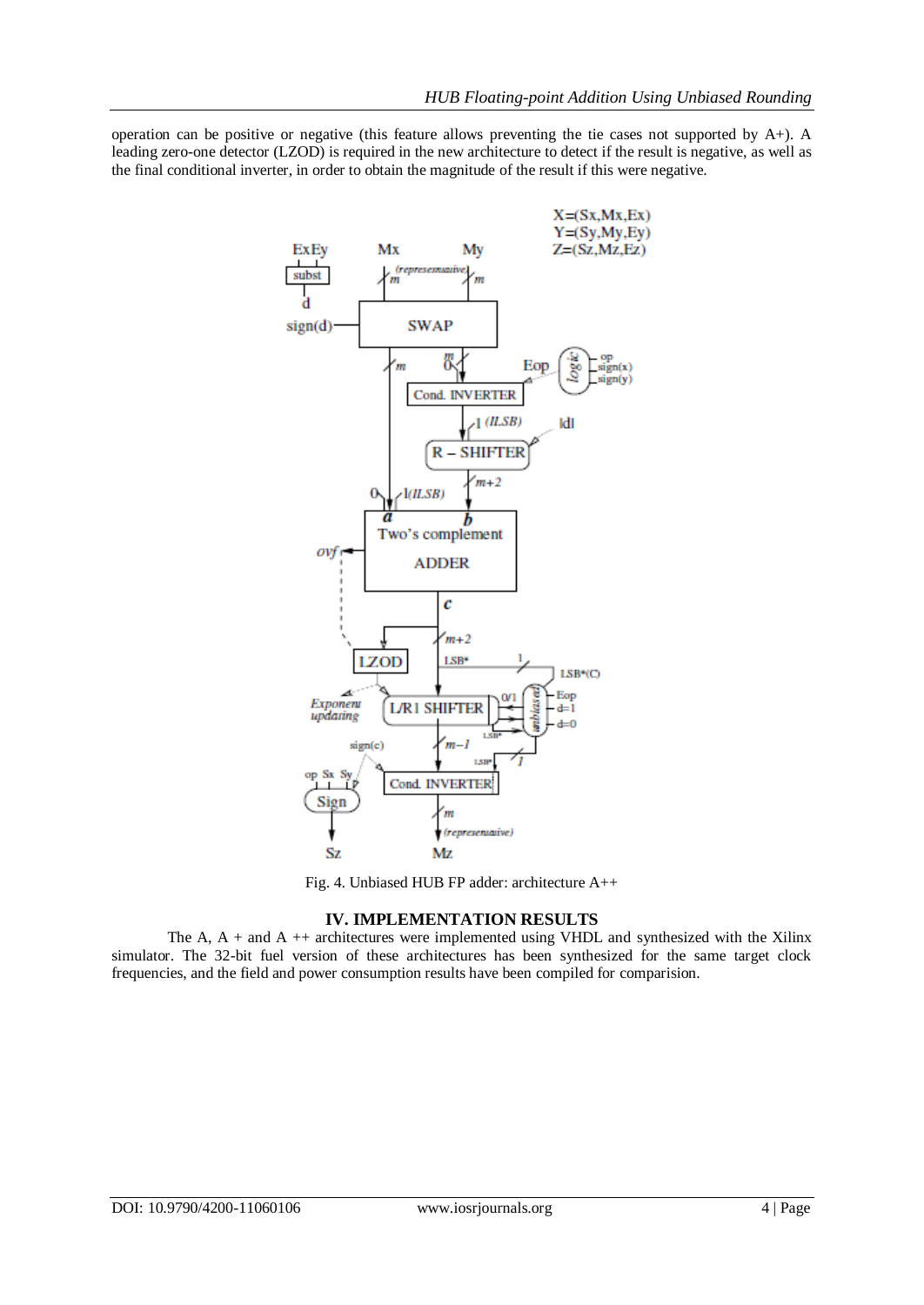

**Fig.5.** RTL view of Unbiased HUB FP adder: architecture A++



**Fig.6.** Technology schematic of Unbiased HUB FP adder: architecture A++



**Fig.7.** Timing summary of Unbiased HUB FP adder: architecture A++

| <b>Device Utilization Summary (estimated values)</b> |             |                  |                    |
|------------------------------------------------------|-------------|------------------|--------------------|
| <b>Logic Utilization</b>                             | <b>Used</b> | <b>Available</b> | <b>Utilization</b> |
| Number of Slice LUTs                                 | 184         | 2400             | 7%                 |
| Number of fully used LUT-FF pairs                    |             | 184              | 0%                 |
| Number of bonded IOBs                                | 129         | 102              | 126%               |

**Fig.8.** Device Utilization summary of Unbiased HUB FP adder: architecture A++